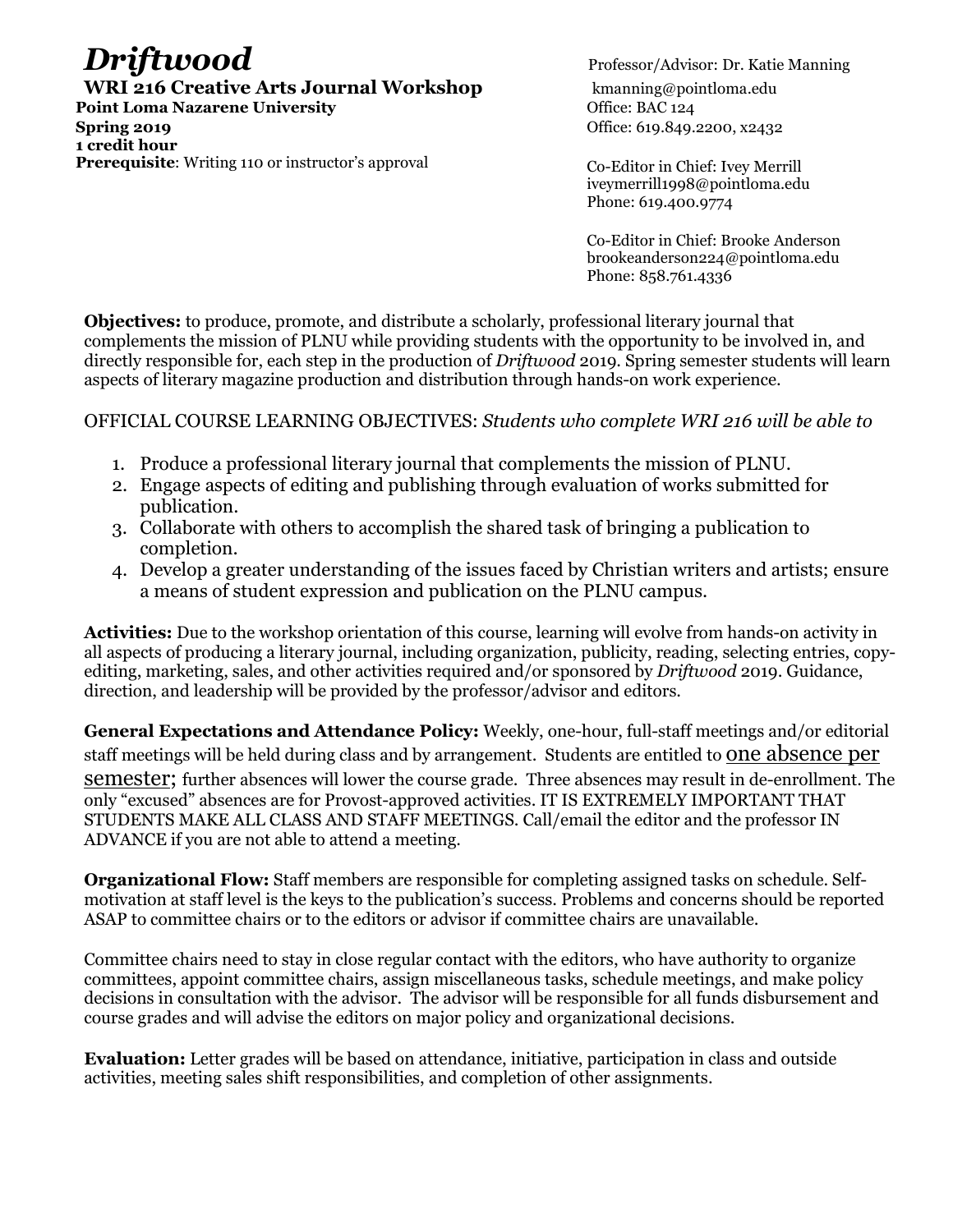# **WRI 216 / DRIFTWOOD STAFF INFORMATION**

# **CLASS GUIDELINES**

**Please exhibit professionalism at all times in class. Do not text, tweet, email, use** Facebook or Instagram, read outside materials, do work from other classes, or any personal writing while this class is in session. If you don't know what you should be doing, ask an editor. Please do not hold private conversations during class discussions, while the professor or one of the editors is talking to the class, or while someone is asking a question. Whispering is also distracting. Avoid doing anything else that is obviously disruptive to other students or distracting to the editors when they are addressing the class.

# **Driftwood Staff Responsibilities:**

- Actively encouraging sales: class visits, department visits, word-of-mouth
- Working a weekly one-hour outside-of-class shift to sell *Driftwood*
- Designing posters for *Driftwood* sales and the awards ceremony
- Working on committees for the awards ceremony: set-up, food, decorations, tear-down, multimedia
- Selling 5 copies of *Driftwood* outside of sales shift

#### **Time commitment: average** of 3 to 6 hours per week in and out of class

### Week 1 Welcome! Review Syllabus Sign up for ad sale shifts starting Monday  $(1/14)$ Introduce info for ad posters—email finished posters to us by Friday (1/11) Week 2 Deliver *Driftwoods* to DBS, judges, & ad placers Quality control—check Driftwood copies Get into awards committees, plan for the awards ceremony, sales Week 3 Notify contributors, begin sales Week 4 Sales & Plan for awards ceremony Week  $5$  Sales & Finalize details for awards ceremony Week 6 Sales and Tentative awards ceremony week Week 7 Publicity, Promotion, Catch up on sales, etc. Week 8 Catch up on sales, etc. **Week 9 No class—Spring Break** Week 10 Publicity, Promotion, Catch up on sales, etc.<br>Week 11 Publicity, Promotion, Catch up on sales, etc. Publicity, Promotion, Catch up on sales, etc. Week 12 Publicity, Promotion, Catch up on sales, begin planning for next year Week 13 Publicity, Promotion, Catch up on sales, etc. Week 14 Publicity, Promotion, Catch up on sales, etc. Week 15 Finals Week. Final exam will be the same time as the regular class meeting

# **Driftwood Lesson Plan—Tentative Schedule**

2018-2019 School Year, Spring Semester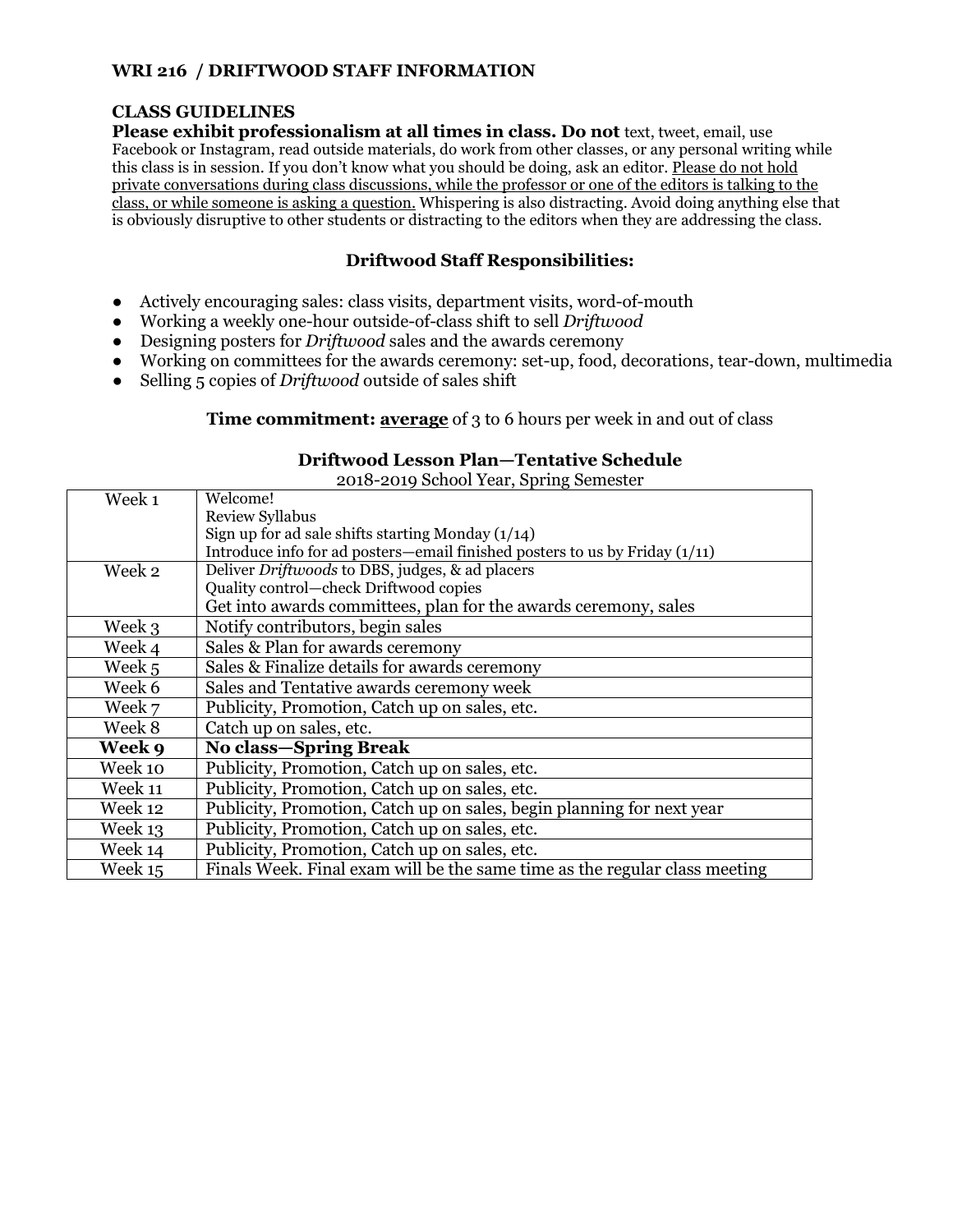# **Spring Assignment Grid**

Complete the following tasks in order to receive a good grade in the class.

| Sale-seeking assignment: Visit a department on campus. Speak to the<br>department head, sell books to professors, present a quick request in front of                                                                       |
|-----------------------------------------------------------------------------------------------------------------------------------------------------------------------------------------------------------------------------|
| at least one class, and hang department-specific posters.                                                                                                                                                                   |
| Sales shift: 1-2 hours per week starting when <i>Driftwood</i> is printed and ending<br>when we sell out. Set up a table outside of the cafeteria and sell to professors,<br>students, and visitors.                        |
| Awards Ceremony committee: Serve on one of the awards ceremony<br>committees and facilitate between staff meetings—live music, readings,<br>refreshments, venue and equipment, advertising. Show up for<br>setup/breakdown. |
| Personal Sales: Sell at least five <i>Driftwoods</i> outside of sales shifts and class<br>meetings.                                                                                                                         |
| Participation: Show up to every class session on time and prepared.                                                                                                                                                         |